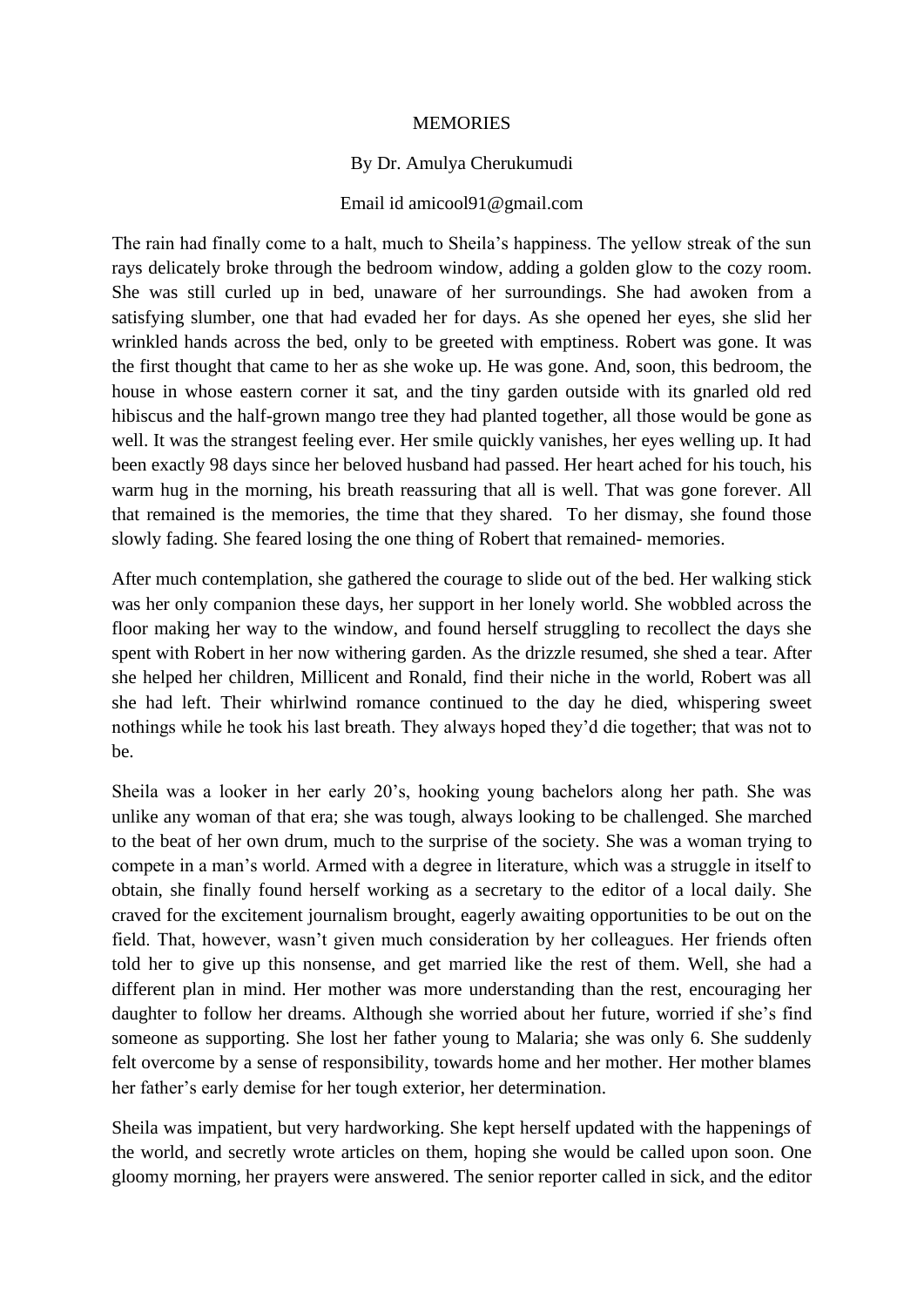had no choice left. Although Mr. Smith had admired her tenacity, he didn't dare admit it out loud. He barked the orders at a gleaming Sheila, who was about ready to rule the world. She was to cover the 25<sup>th</sup> anniversary of Gleeman Bakers, as they set to make a record breaking 40 foot cookie. Almost the whole town gathered in the square, this was a feat unlike anything this small mountain town had seen. She interviewed a few of the people gathered there, and was unanimously met with disapproving glares. Sheila was unfazed as she made her way towards the owners. After a few questions, she resigned to a spot with a clear view of the activity. While she jotted down a few responses, she sensed a person in front of her. She picked up a hint of musk, and was intrigued. She looked up to be greeted by the smile of a roguishly handsome man. He held his hand forward and introduced himself politely. His name rings in her ear as she puts on the kettle for tea. She sighs, however, as she finds herself forgetting his familiar odour. This is what she always dreaded, forgetting what they had.

Determined to see her work through, Sheila smiled half-heartedly while she watched the giant masterpiece being brought out by the gleemen. That was a historical moment, for everyone present at the town square. However, it had a different significance for Sheila, which she didn't realize until much later in the day. As she headed back to the office, she worked tirelessly to write the best article she ever had, when she heard the door open. She heard a familiar voice; she couldn't remember where from. While she tried desperately to focus, she couldn't detach from the baritone of the stranger in the next room. As she reached the end of her 3rd draft, she heard laughter wafting towards her. The door swung open, and the subtle hint of musk jogged her memory. It was the handsome man from earlier that day! While she found her heart racing with excitement, she couldn't help but wonder if he followed her. Her doubts were soon put to rest as Mr. Smith introduced her to his nephew, who was in town for visiting his ailing grandmother. Amidst the sadness of an ill family member, Sheila and Robert were finding some happiness of their own.

This journey down the memory lane was brought to an abrupt halt by the doorbell. It was Millie coming by for her weekly visit. Millie was quite like Sheila, tough and beautiful. Millie was yet to find her Robert. Millie was a budding lawyer, creating quite a stir in her firm. It isn't as difficult for women as it used to be, but there are still numerous challenges to overcome. As they sat down for lunch, Millie looked over at her frail mother, and suggested she come stay with her. Sheila wouldn't oblige; she was as tough as she was when she met Robert. This is all she had left of her husband, their memories together.

Looking at Millie, she reeled back to the day that changed her life. It was his grandmother's funeral, and she attended the funeral with the rest of the staff. She hated funeral; it brought up the suppressed memories of her father's death. She realized she had never processed it completely, and she wasn't about to do it today either. Those thoughts vanished as she saw him, sadness drawn over his face. She hesitated to speak to him, but gathered up the courage to do so anyway. She walked up to Robert, who was surrounded by his aunts. He excused himself as he walked away from the chattering women, who cast a glance at the women he approached. He grabbed her hand and walked out the door, away from the crowd. They sat on a bench together, yet they hadn't exchanged any words. They didn't have trouble communicating on their 3 wonderful dates, but they did so today. To Sheila's surprise, Robert